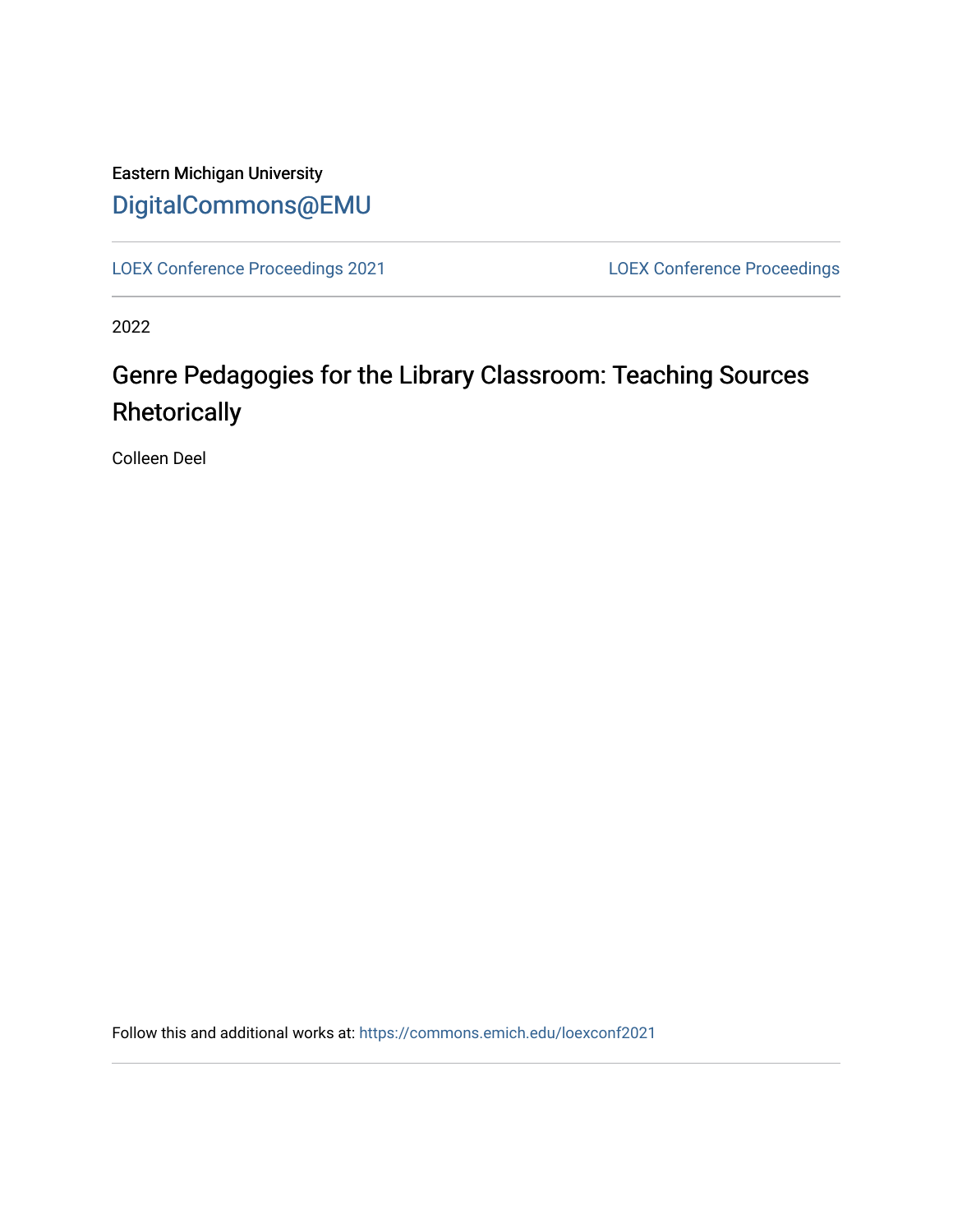## **GENRE PEDAGOGIES FOR THE LIBRARY CLASSROOM: TEACHING SOURCES RHETORICALLY**

### **COLLEEN DEEL**

#### **INTRODUCTION**

The research process is often complex and unintuitive. Although library databases, discovery systems, and commercial search engines provide students with more information choice than ever before, this glut of information often exists outside of any context, resulting in a bewildering research process. It comes as no surprise that in a study from Leeder (2016), the genres of materials housed within these platforms were misidentified 60% of the time by first-year students. As library instructors, we have the opportunity to assist students in navigating these systems and the materials contained within by helping them gain an awareness of the social and cultural contexts surrounding the genres of the library. In this paper, a rhetoric-based approach recently explored by Burkholder (2019) will be investigated to help students "learn to identify and respond to the ideological demands of social context" (p. 306) during the research process. To do so, we will investigate genre pedagogies—first created by composition instructors to grow students' awareness of the context surrounding the information they use—and demonstrate how they can be applied at the library.

#### **THE BACKGROUND OF RHETORICAL GENRE THEORY**

The rhetorical analysis of genre began in the late  $20<sup>th</sup>$  century, with communication scholars exploring genre use during the communication process. Miller (1984) was one of the first to synthesize and name this approach in her article "Genre as Social Action" where she described the importance of genre use in achieving successful discourse. The rhetorical approach to genre differs from how genre is often perceived in library work. In the library, genre signifies the subject or literary classification assigned to a variety of material types as a means of organization. By this definition, genres have significance due to their precise categorization; an assigned genre is an indication of the underlying substance and form of a material.

Rhetorical genre theory explores genre beyond substance or form. Taking into account social context, this investigation asks when, where, and why people use genres to communicate, along with questioning the implications of their use in various contexts. A recent definition of the theory offered by Bawarshi and Reiff (2010) described it as, "the study of genres as forms of situated cognition, social action, and social reproduction" (p. 60). Exploring these factors clarifies how communication inhibits or encourages action in particular communities. Devitt (2004) explained, "part of what all readers and writers recognize when they recognize genres are the roles they are to play, the roles being played by other people, what they can gain from the discourse, and what the discourses are about" (p. 12). When an audience recognizes a genre, the content becomes quickly categorized and responses come easily. Different genres incite different action based on the expectations they impart. For instance, a political campaign speech or a to-do list provoke distinct actions and responses from their audience.

An essential part of understanding genre rhetorically is knowing genre does not exist in a vacuum; rather, it inhabits the contexts of culture and community. One's culture "defines what situations and genres are possible or likely" (Devitt, 2004, p. 25), by constructing the context and informing the expectations necessary for clear communication. The U.S. political campaign speech, for example, is recognizable and replicable because of the contemporary representative political culture in which it resides.

Communities are small cultures, establishing which genres are acceptable for their members to use. It was Swales (1990) who examined the use of genre in "discourse communities," defining them as active groups with clear memberships and common goals, often communicating using community-exclusive language. Examples of discourse communities include fandoms and academic disciplines. Devitt (2004) explained that in order to gain entrance to or examine a discourse community, one must acquire the community's genre knowledge first. Simply put, genre knowledge can either help or hinder access to, communication with, and participation within different communities. This gated access is the concern for those who view communication through the lens of rhetorical genre. This concern is applied in the classroom by introducing students to the language of their newly chosen discourse communities.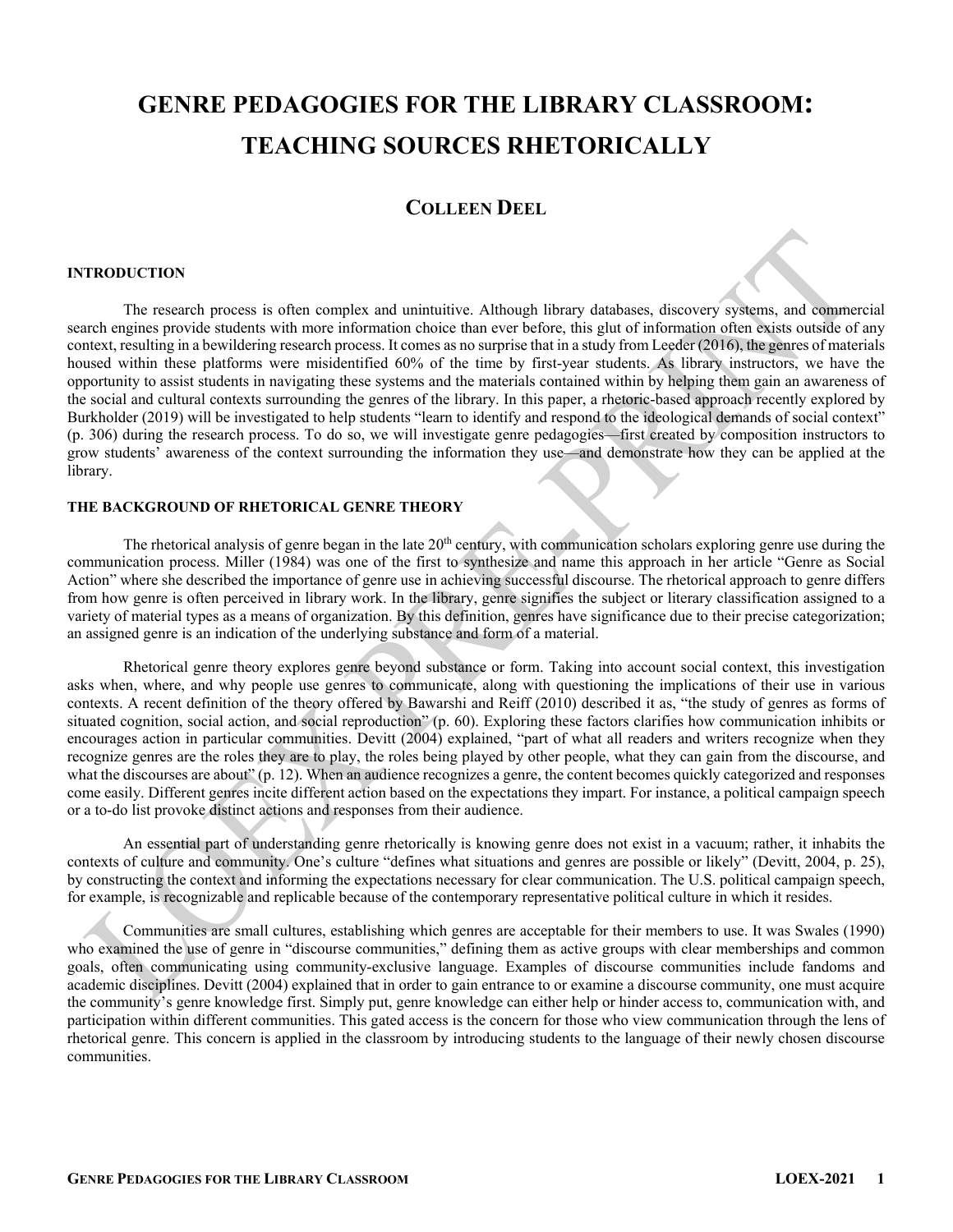#### **RHETORICAL GENRE THEORY IN THE CLASSROOM**

[F]or the student, genres serve as keys to understanding how to participate in the actions of a community. (Miller, 1984, p. 165)

Genre pedagogies have become a common mode of inquiry within composition studies, offering an application of theory in the classroom. Composition instructors are tasked with teaching students how to negotiate the properties of academic writing to become better writers and thinkers. Genre pedagogies are deployed by composition instructors to teach students how to write the forms of formal genre and to "help students perceive, understand, and even change situations" (Devitt, 2014, p. 146) by examining the context surrounding genre as it is used. By gaining this genre knowledge, composition instructors believe students become more entrenched in the discourse communities (or academic disciplines) needed to succeed in academia.

Genre pedagogies were created for composition classrooms, but there are many similarities between teaching composition and information literacy, inviting transfer from one to the other. Nearly 30 years ago, Fister (1992) introduced her fellow instruction librarians to composition practices, highlighting the foundational characteristics they share with library instruction. She explained,

Both fields deal with the teaching of skills rather than content, which makes us stepchildren in the academy while making us innovators in pedagogy. We, more than other fields, attempt to view the academic world from the student's vantage point and try to interpret its peculiar culture in ways that make sense to newcomers. Because of our interdisciplinary nature we teach holistically, attempting to give students a lingua franca to gain entry into the bewildering variety of academic discourse communities. (Fister, 1992, p. 154)

Fister recognized that library and composition instructors teach different steps to the same goal: to assist students' negotiation of the unfamiliar rhetorical situations within their chosen academic discipline. Supporting Fister's recognition, it is not only possible but also useful to explore how genre pedagogies can teach students to navigate the information landscape.

In composition studies, genre pedagogies are separated into three pedagogical tactics. Devitt (2014) provided a framework for these tactics and named them as: a) teaching particular genres, b) teaching genre awareness, and c) teaching genre critique. Sound pedagogical practice, according to Devitt, involves a scaffolded mixture of all three approaches. The following sections will explore each of these techniques from their original framework and suggest methods of using these tactics to teach library instruction.

#### **Teaching Particular Genres**

Teaching particular genres is done by explicitly presenting the conventions of a small number of contextually appropriate genres. The rationale behind this method of teaching is to "let everyone play the game, to give everyone access to the rules and tricks" (Devitt, 2014, p. 147) of the language of the academy. The pedagogical process of teaching particular genres is what Devitt called a "teaching-learning cycle" (p. 148) starting when students review a model example of a particular genre and consider its social function, organizational structure, and linguistic features. Then, along with their instructor and peers, students collaboratively negotiate the creation of a new text using its features. Finally, students write an example of the genre on their own.

Many genre pedagogists (e.g., Devitt, 2014; Freedman, 1993; Wardle, 2009) do not recommend using this method exclusively, describing it as problematic for transfer because of its inauthenticity. Freedman, for instance, questioned this method's assumptions, asking how possible it is for students to successfully apply genre knowledge learned in the classroom to real life situations. Referring to Miller's (1984) assertion that genre is rhetorically and contextually motivated, Freedman asked, "if genres are a response to context, can they be learned out of context?" (p. 194). The tactics of teaching genre awareness and genre critique are responses to the drawbacks of teaching particular genres.

To teach particular genres of the library, it is first necessary to know what they are. Andersen (2009), who wrote on the benefits of using genre theory in the library, identified "information genres" (p. 344) on two levels: the materials housed within information systems (e.g., eBooks, journal articles, newspaper articles, etc.) and the information systems themselves (e.g., library databases, digital archives, etc.). Librarians should be cognizant of both of these levels while teaching.

Teaching particular genres is already common practice in the library classroom—for example, presenting an introduction to the parts of a scholarly journal article or a database primer. To truly use this pedagogical method, the genre must be taught explicitly, introducing students to the classification and form along with a chance to investigate the genre in context. There may be substantial value in teaching the library database as an explicit genre using Devitt's (2014) teaching-learning cycle. An example lesson plan could start by introducing students to a variety of library databases and asking for their features to be investigated. Then, students could reflect upon and discuss a database's audience, how the fields in a record correspond to the advanced search options, and perhaps Boolean operators, if the situation warrants. Finally, students can use this knowledge to perform their own database searches for a class assignment.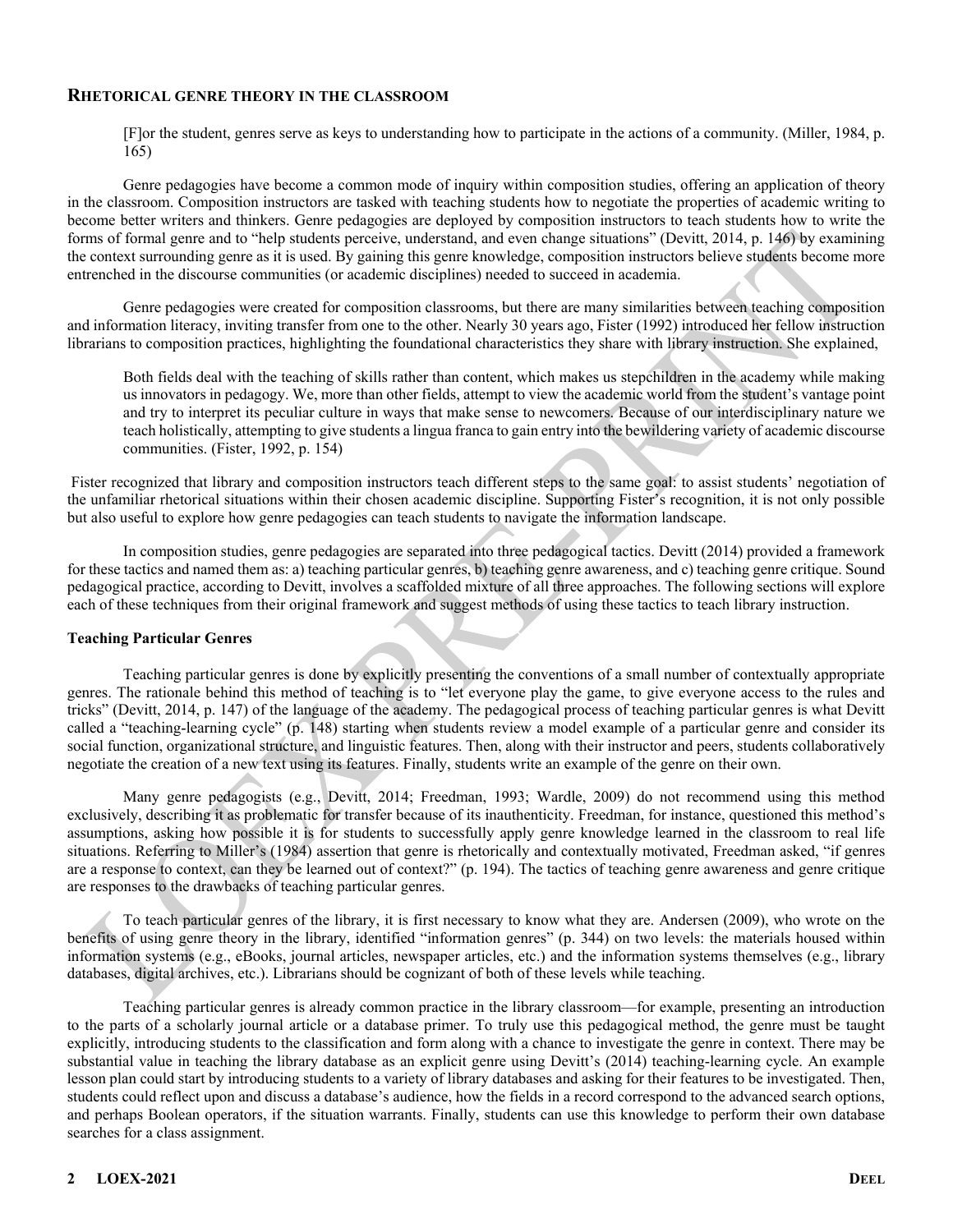Introducing students to a genre in this way is often feasible within the timeframe of a typical one-shot library session, but it is important not to be formulaic despite the time limit. Devitt (2014) specified five elements to keep in mind when teaching particular genres: a) remind students that when using the genre outside of the classroom example, the situation will likely be more complex, b) give a wide variety of examples, c) encourage use of the genre only when it makes sense, d) leave time for reflection, and e) name the genre's limitations allowing for critique. Abiding by these principles can improve the learning experience for students, particularly in a one-shot situation.

#### **Teaching Genre Awareness**

Devitt (2014) described teaching genre awareness as the process of clarifying how to contextually understand *any* genre, rather than explicitly knowing a few instructor-chosen genres. This method encompasses genre's rhetorical nature and "treats genres as meaningful social actions, with formal features as the visible traces of shared perceptions" (Devitt, 2014, p. 152). Students gain the tools and the language to analyze, recognize, and name what encompasses the genres of any situation or community.

Devitt's (2014) pedagogical approach to teaching genre awareness uses similar steps described in the previous section, but with the goal of teaching strategies for rhetorical and contextual analysis and to identify patterns of genre rather than model the genres reviewed. An example assignment cited by Devitt asks students to create a genre manual in which they reflect on why, how, and for whom a genre exists. This process of teaching genre awareness elevates students to active participants in the genres they use and helps them to enter into and understand the academic communities they wish to join.

Bringing genre awareness into the library requires instructors to change their approach to how genres are often discussed in the library. In his argument for teaching library sources as social acts, Burkholder (2010) problematized the word source itself when it is used by librarians referring to library materials. He explored the expansive meaning of a source and explained, "the term describes an idealized version of reality and cannot account for the overwhelming complexity of the information environment; nor can it possibly illuminate the rhetorical nature of sources" (p. 2). Too frequently, the library session is taught towards finding the ideal source, objectifying and dehumanizing scholarship. By ignoring the social context surrounding the materials students are asked to discover, the research process remains decontextualized, difficult to navigate, and devoid of meaning. Furthermore, contemporary library discovery systems obfuscate genre to the point that it becomes easy for students, and even librarians, to forget or miss it. An indexed material's format often exists as a single field in a long list of equally weighted options from which to choose when conducting a search. Sub-genre (e.g., a book review from a journal) is often even more difficult to locate and contextualize in a list of results.

Focusing on genre awareness in library instruction provides space to ask students to analyze and reflect on an information genre using the elements of the rhetorical situation, namely its purpose, subject, audience, author, and context. If students consider these elements of the library database, for instance, they become more rhetorically aware of the genres housed within the database as well.

#### **Teaching Genre Critique**

Teaching genre critique welcomes students to examine and question the genres within their social and cultural spheres. A critical genre awareness pedagogy "opens students to see genres as created by people to achieve aims" (Devitt, 2010, p. 348) rather than natural objects that are neutral or fixed. By learning to be critical of genre, students question the roles any particular genre asks them to play. Devitt described the process of teaching this method as an instructional cycle in which students analyze, write, critique, and change a genre to fit their needs. Changing and critiquing genre are the additions to instruction, arriving only after students gain the ability to analyze and use genre. This cycle emphasizes the importance of scaffolding all three pedagogies.

Transferring this pedagogy to the library, additional research should be done to explore the myriad ways genre critique intersects with critical library instruction, but many composition assignment examples described by Devitt (2014) are easily transferred to the library classroom. For example, Devitt suggested an assignment in which students rhetorically review and critique a course syllabus. This approach can also work with any information genre. Additionally, Devitt advocated for "calling students' attention to hybrid, blurred, or emerging genres [which] can help students gain a critical stance toward genres more fully normalized" (p. 155). Realistically, this may present itself in an exploration of the rhetorical differences between a dissertation, conference proceeding, and book by the same author on the same subject, or a discussion on Sci-Hub, a shadow platform for information discovery. Andersen (2009) recognized information genres as meaningful on their own as well as notable in the way they interact with one another. Asking students to explore similar content housed within different information genres welcomes a critical lens.

#### **CONCLUSION**

Transferring the tenets of rhetorical genre theory to the library classroom can transform students' understandings of information genres and empower them to become comfortable in their academic discourse community. Practically, Burkholder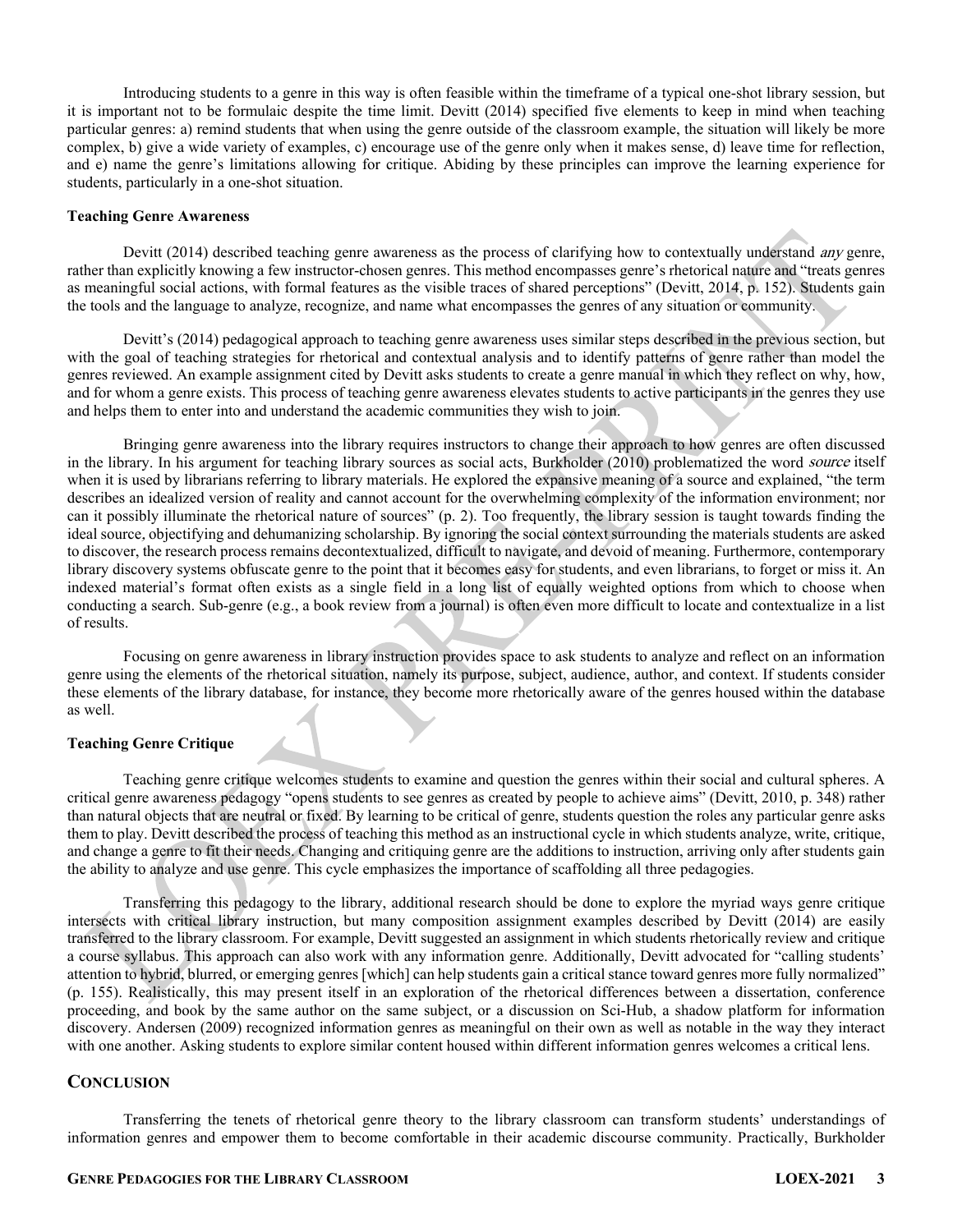(2010) has also established that using rhetorical and genre-centric pedagogies better equips students to locate and choose the most persuasive evidence for the situation, therefore becoming better researchers. Helping students achieve this critical eye may be challenging for librarians relying on one-shot library instruction models, yet this reality does not negate the value of the approach. Framing library instruction through rhetorical genre theory constitutes a structural change. Adoption of these genre pedagogies offers a tangible, proven process to integrate genre awareness into existing methods of instruction.